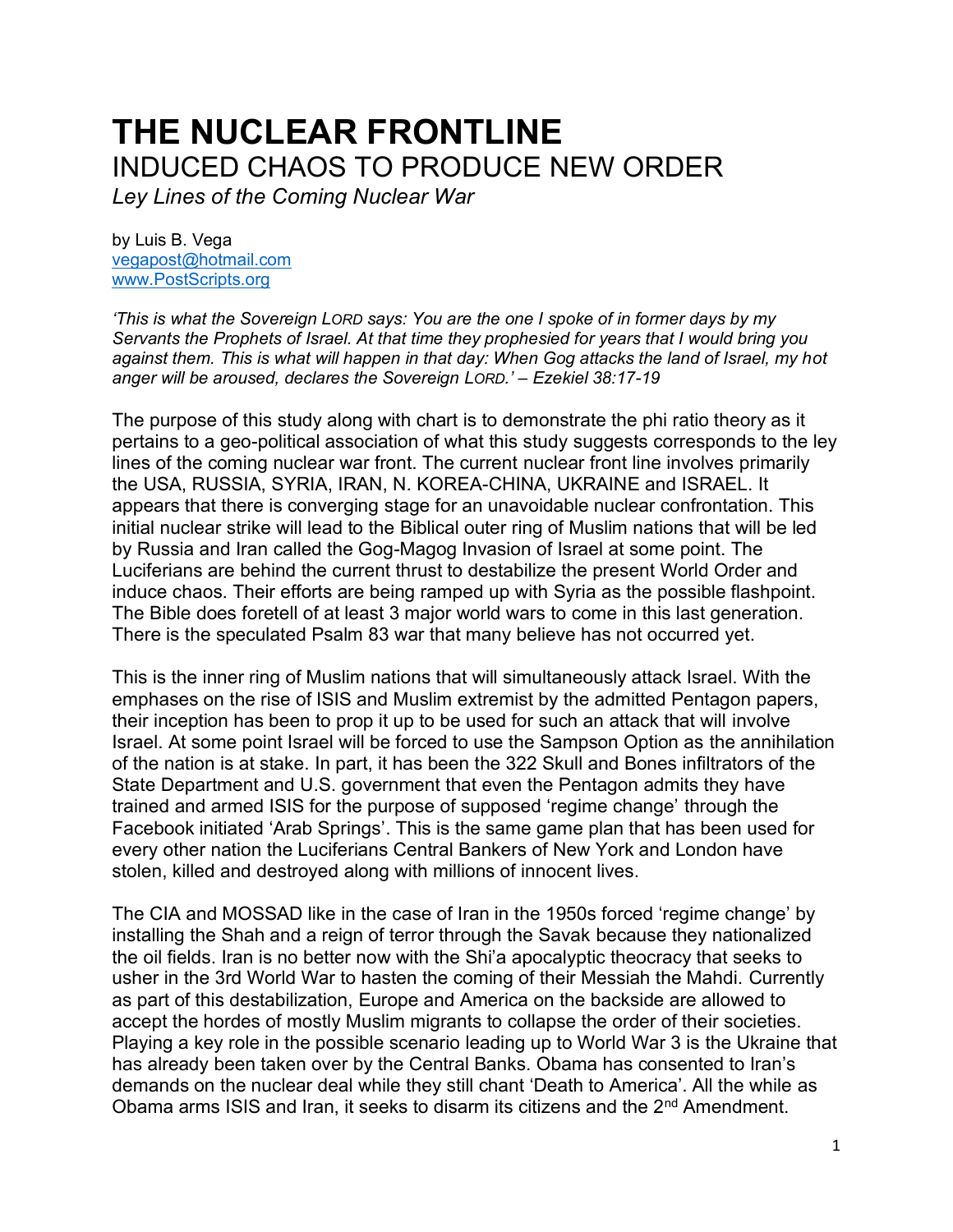## **A Post WW 3 Thermonuclear War**

With respect to the phi ratio theory applied to the geo-political circumstances of the nuclear frontline forming, the theory will suggest that even the very ley-lines of the phi ratio spiral alignment point to such a convergence of nations that make up the key players in the coming nuclear front line. The theory of the phi ratio theory is predicated on the supposition that it is the 'Fingerprint of the Creator'. These numerical ratios are seen in the human body, plants, growth cycles, mathematics, physics, celestial alignments, and geographic alignments, etc. These eschatological studies suggest also that this phenomenon also can be applied to prophecy and the time-space continuum.

When the spiral phi ratio template is superimposed on the nations that make up the nuclear frontline, mainly the Ukraine, Iran and North Korea, the ley-lines come to life as the corners of the spiral are squared for emphases. If one pegs one corner to Ukraine and the Equator, then the corresponding corner and end of the spiral terminates in North Korea with the fulcrum or central spiral directly in line with Iran. These would be the same 3 major nations that have had issues over nuclear weapons. Also, what many have pointed out that these nations have 1 common trait, no Central Bank. These nations are not subject to the economic enslavement of Central Bank derivatives of perpetual debt signed on by the puppet installed rulers. The usury is placed upon the burden of the taxpayers that pass on the debt and the interest to the world banks

What the ley-lines also demonstrate is that Jerusalem or Israel and Mecca in Arabia are in the crosshairs of the phi ratio pattern as well. The phi ratio illustration is slightly slanted at an approximate 8-degree angle to account for the spherical definition of the Earth's curvature. As it is coming into focus, the possible flashpoint of this first stage of the nuclear frontline will be Syria and subsequent inner ring of Muslim nations that will attack Israel according to the Bible in Psalm 83. The initial nuclear strike war like World War 1 will only be a staging platform for the  $2<sup>nd</sup>$  wave that is made up of the outer ring of Muslim nations. This is the Gog-Mag war that is spear-headed by Russia and Iran. The aim will be to take a spoil of Israel this time around.

Another prophetic clue as to when this Gog-Magog invasion will occur has to do with the 7-year time-span that the machinery is to be burned for fuel in Israel. This duration of time does echo the possible timespan of the 7 year Tribulation period that many who believe in the pre-Tribulation Rapture subscribe to. What is interesting is that this invasion will be nuclear as described in Zechariah 12 and Ezekiel. They accurately depict what occurs during a thermonuclear detonation. The following are an accurate depiction as such an event. In Zechariah 14:12 it describes what many believe to be the effects of a thermos-nuclear detonation. *'And this shall be the plague with which the Lord will strike all the people who fought against Jerusalem: Their flesh shall dissolve while they stand on their feet, Their eyes shall dissolve in their sockets, And their tongues shall dissolve in their mouths.'* 

- *1. Eye sockets melt in the skull.*
- *2. Tongues melt in the roof of the mouth.*
- *3. A rain of fiery hailstorms.*
- *4. Burning sulfur envelopes the land.*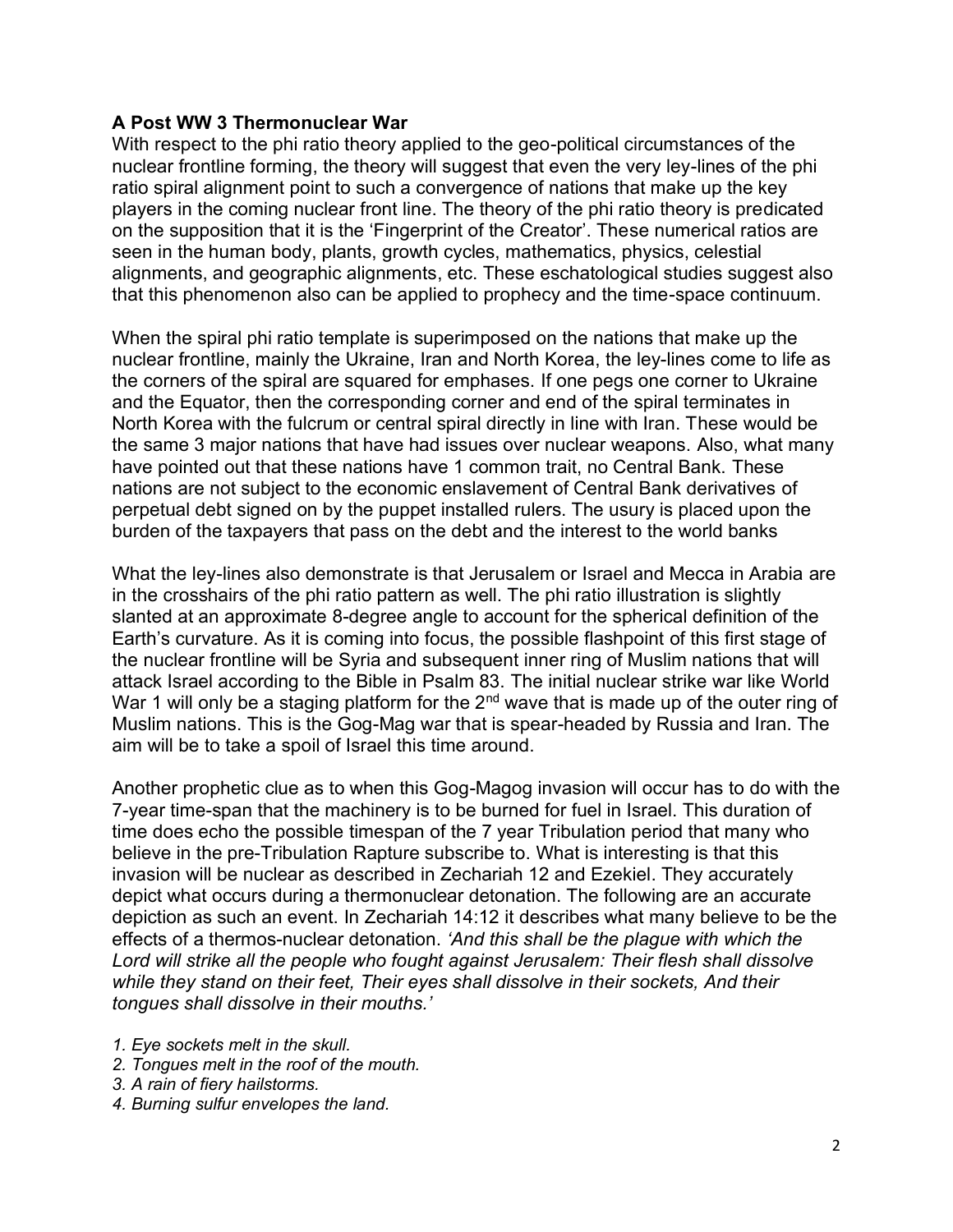The following is a comparison to the destructive power of the initial first atomic bomb to what nations have now. Russian has the most powerful nuclear bomb called Ivan, as in Ivan the Terrible. The illustrated chart by the same title will show that when detonated at ground level, its mushroom cloud will reach approximately 10 times higher than Mt. Everest.

*Hiroshima: 15 KT (Little Boy) Nagasaki: 21 KT (Fat Boy) US Average: 25 MT (250 KT) Russia Ave: 40 MT (400KT) 1000 KT = 1 MT*

*Nuclear Fire Power - Arsenals USA: ~9,000 warheads Russia: ~14,000 warheads*

## **Economic Disorder**

Another observation about the main nations that comprise this nuclear war front is that they are being used to implode the world economy. Currently the New York and London Money Changers are manipulating their Stock Markets and the price of gold, silver and oil to implode Russia. This is in retribution for having Putin expel all the Money Changers from Russia and taking over the oil and gas industries. The other reasons why they have also instructed the Nobel Peace winner Obama to fund and arm ISIS is that Assad is pro-Russia and critical of Israel's heavy hand in dealing with Gaza. Obama was instructed to put economic 'sanctions' on Russia and fund anti-Putin political opposition movements as they successfully did in the Ukraine.

The world Central Banks seek to bankrupt Russia as they did at the end of the Cold War because presently Russia is hampering the Luciferian agenda to bring about their last World Order. Like in Greece, if the nation defaults, then all of the national assets are seized, and infrastructure and treasures are bought up at pennies on the dollar. This is the scheme of the Luciferian Money Changers as their Master gives them power to further his agenda to finally usher in his New World Order through murder, thievery, and destruction of millions of innocent lives. This was seen for example in the instructions to Obama to influence the start of the Arab Springs.

This domino-affect toppled nations and long standing leaders such as Kaddafi because he wanted to dump the Petro-Dollar and use a gold based monetary economy that also aimed at building up the whole of Africa. In 1971 Nixon took the USA off the gold standard and the Yom Kippur War support of the USA for Israel later on let to the Arab oil embargo. The point is that 1971 was the beginning of the Petro-Dollar world economy based on Federal Reserve fiat money printing; perhaps 2016 is its end pending some sort of nuclear confrontation that could be mathematically derived.

*1971 – 2015 (5776) = 44 years as in Obama the 44th President and last?*